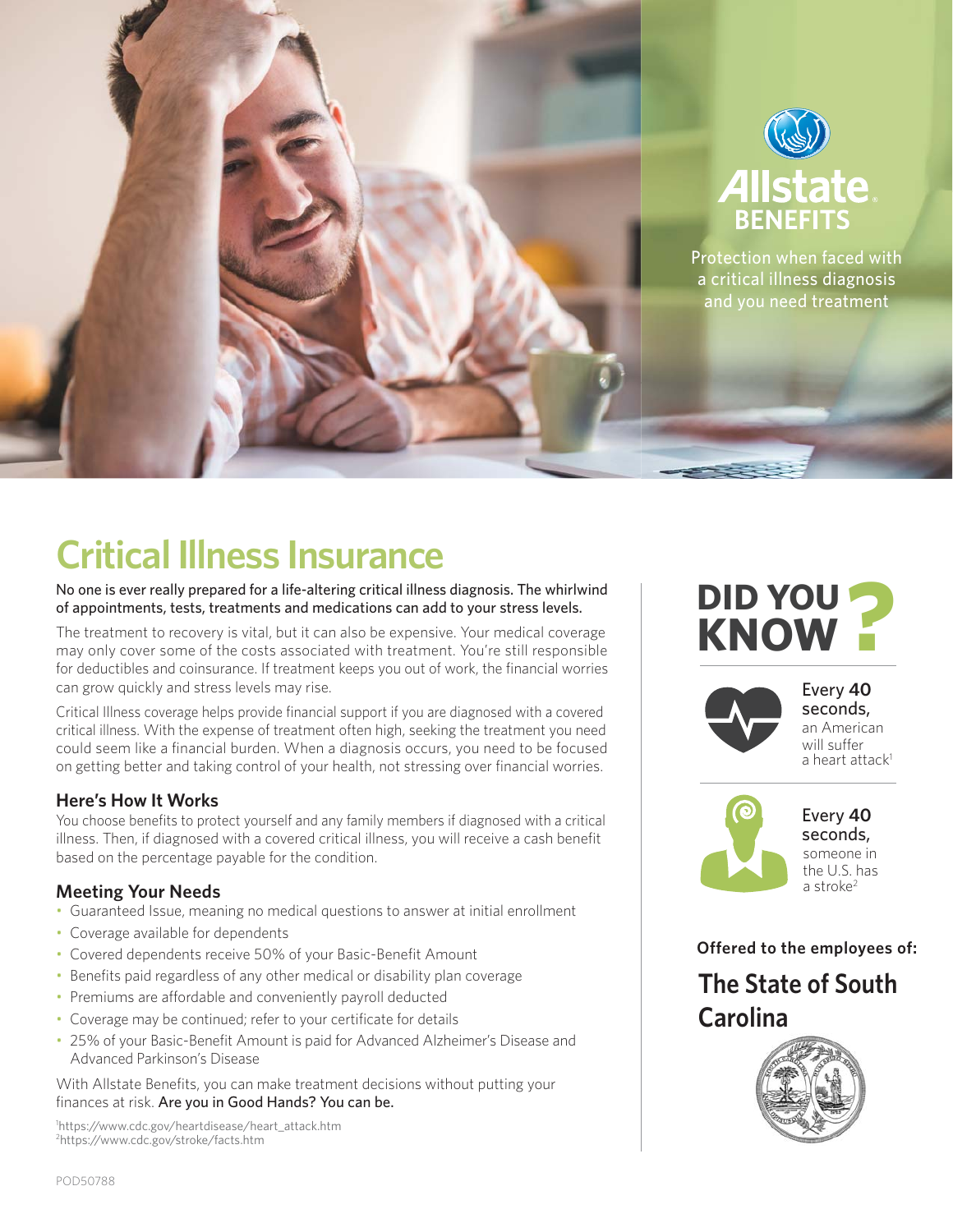## **Meet Ashley**

**Ashley is like any single parent who has been diagnosed with a critical illness. She's worried about her future, her children and how they will cope with her treatments. Most importantly, she worries about how she will pay for it all.**

**Here is what weighs heavily on her mind:**

- **Major medical only pays a portion of the expenses associated with my treatment**
- **I have copays I am responsible for until I meet my deductible**
- **If I am not working due to my treatments, I must cover my bills, rent/mortgage, groceries and my children's education**
- **If the right treatment is not available locally, I will have to travel to get the treatment I need**

Ashley's story of diagnosis and treatment turned into a happy ending, because she had supplemental Critical Illness Insurance to help with expenses.



Ashley chooses Critical Illness benefits to help protect her and her children, if they are diagnosed with a critical illness.





During Ashley's annual wellness exam, her doctor noticed an irregular heartbeat. She underwent an electrocardiogram (EKG) test and stress test, which confirmed she had a blockage in one of her coronary arteries.

#### Here's Ashley's treatment path:

- Ashley has her annual wellness exam
- Her doctor notices an abnormality in her heartbeat; tests are performed and she is diagnosed with coronary artery disease
- After visits with doctors, surgeons and an anesthesiologist, Ashley undergoes surgery
- Surgery is performed to remove the blockage with a bypass graft. She is visited by her doctor during a 4-day hospital stay and released
- Ashley follows her doctor required treatment during a 2-month recovery period, and has regular doctor office visits

Ashley is doing well and is on the road to recovery.



Ashley's Critical Illness claim paid her cash benefits for the following:

#### Wellness

#### Coronary Artery Bypass Surgery

The cash benefits were direct deposited into her bank account.

For a listing of benefits and benefit amounts, see your company's rate insert.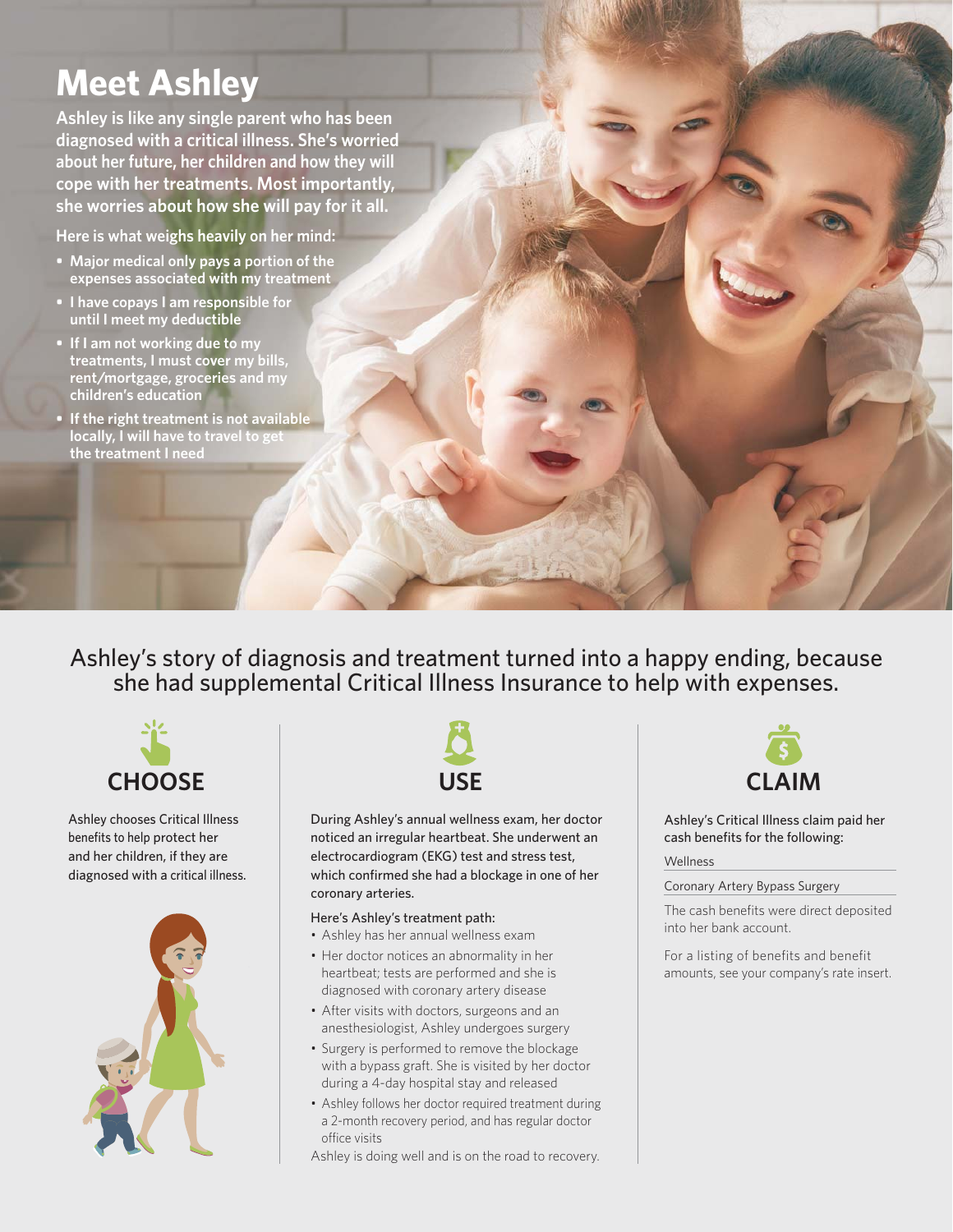#### **Using your cash benefits**

Cash benefits provide you with options, because you decide how to use them.



#### Finances

 Can help protect HSAs, savings, retirement plans and 401(k)s from being depleted.

#### **Travel**

 Can help pay for expenses while receiving treatment in another city.

### Home

 Can help pay the mortgage, continue rental payments, or perform needed home repairs for after care.

#### Expenses

Can help pay your family's living expenses such as bills, electricity, and gas.



#### **MyBenefits: 24/7 Access allstatebenefi ts.com/mybenefi ts**

An easy-to-use website that offers 24/7 access to important information about your benefits. Plus, you can submit and check your claims (including claim history), request your cash benefit to be direct deposited, make changes to personal information, and more.

**Wellness -** Biopsy for skin cancer; Bone Marrow Testing; Blood tests for triglycerides, CA15-3 (breast cancer), CA125 (ovarian cancer), CEA (colon cancer), PSA (prostate cancer); Chest X-ray; Colonoscopy; Doppler screening for carotids or peripheral vascular disease; Echocardiogram; EKG; Flexible sigmoidoscopy; Hemoccult stool analysis; HPV (Human Papillomavirus) Vaccination; Lipid panel (total cholesterol count); Mammography, including Breast Ultrasound; Pap Smear, including ThinPrep Pap Test; Serum Protein Electrophoresis (test for myeloma); Stress test on bike or treadmill; Thermography; Ultrasound screening for abdominal aortic aneurysms.

#### **Benefits** (subject to maximums as listed on the attached rate insert)

#### Benefit paid upon diagnosis of one of the following conditions

#### **INITIAL CRITICAL ILLNESS BENEFITS\***

Heart Attack - the death of a portion of the heart muscle due to inadequate blood supply. Established (old) myocardial infarction and cardiac arrest are not covered

Stroke - the death of a portion of the brain producing neurological sequelae including infarction of brain tissue, hemorrhage and embolization from an extra-cranial source. Transient ischemic attacks (TIAs), head injury, chronic cerebrovascular insufficiency and reversible ischemic neurological deficits are not covered

Major Organ Transplant - transplant of heart, lung, liver, pancreas or kidneys. Transplanted organ must come from a human donor

End Stage Renal Failure - irreversible failure of both kidneys, resulting in peritoneal dialysis or hemodialysis. Renal failure caused by traumatic events, including surgical trauma, are not covered

Coronary Artery Bypass Surgery - to correct narrowing or blockage of one or more coronary arteries with bypass graft. Abdominal aortic bypass, balloon angioplasty, laser embolectomy, atherectomy, stent placement and non-surgical procedures are not covered

Waiver of Premium (employee only) - premiums waived if disabled for 90 consecutive days due to a critical illness **SECOND EVENT BENEFIT\***

Second Event Initial Critical Illness - second diagnosis more than 12 months after the first date of diagnosis for which an Initial Critical Illness benefit was paid

#### **SUPPLEMENTAL CRITICAL ILLNESS II BENEFITS\***

Advanced Alzheimer's Disease - must exhibit impaired memory and judgment and be certified unable to perform at least three daily activities<sup>1</sup> without adult assistance

Advanced Parkinson's Disease - must exhibit two or more of the following: muscle rigidity, tremor, or bradykinesis (slowness in physical and mental responses); and be certified unable to perform at least three daily activities1 without adult assistance

Benign Brain Tumor - a non-cancerous tumor confirmed by biopsy or surgical excision, or specific neuroradiological examination, and persistent neurological deficits including but not limited to: loss of vision; loss of hearing; or balance disruption. Tumors of the skull, pituitary adenomas, and germinomas are not covered

Coma - unconsciousness due to sickness or traumatic brain injury, with severe neurologic dysfunction and unresponsiveness for 14 consecutive days. Requires significant medical intervention and life support. Medically induced Coma is not covered

Complete Blindness - irreversible reduction of sight in both eyes

Complete Loss of Hearing - total and irreversible loss of hearing in both ears

Paralysis - total and permanent loss of voluntary movement or motor function of 2 or more limbs

#### **OPTIONAL/ADDITIONAL BENEFIT**

Wellness Benefit - 23 exams. Once per person, per calendar year; see left for list of wellness services and tests

\*Benefits paid once per covered person. When all benefits have been used, the coverage terminates. 1 Daily activities include: bathing, dressing, toileting, bladder and bowel continence, transferring and eating.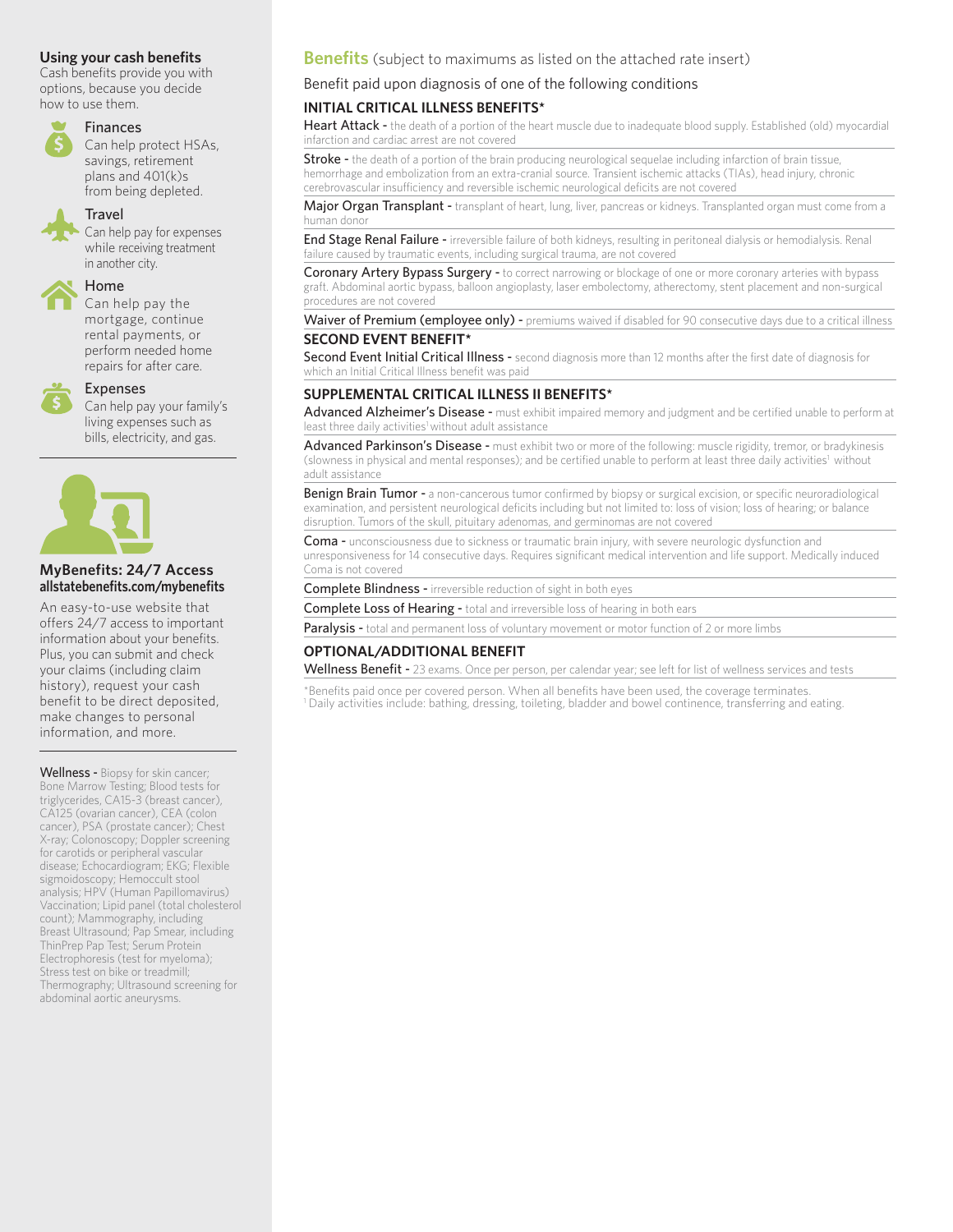### **Critical Illness Insurance (GVCIP2)**

from Allstate Benefits

#### **BENEFIT AMOUNTS**

| <b>BENEFIT AMOUNTS</b>                                 |                   |                   |  |  |
|--------------------------------------------------------|-------------------|-------------------|--|--|
| †Covered dependents receive 50% of your benefit amount |                   |                   |  |  |
| INITIAL CRITICAL ILLNESS BENEFITS+                     | PLAN <sub>1</sub> | PLAN <sub>2</sub> |  |  |
| Heart Attack (100%)                                    | \$10,000          | \$20,000          |  |  |
| Stroke (100%)                                          | \$10,000          | \$20,000          |  |  |
| Major Organ Transplant (100%)                          | \$10,000          | \$20,000          |  |  |
| End Stage Renal Failure (100%)                         | \$10,000          | \$20,000          |  |  |
| Coronary Artery Bypass Surgery (25%)                   | \$2,500           | \$5,000           |  |  |
| Waiver of Premium (employee only)                      | Yes               | Yes               |  |  |
| <b>SECOND EVENT BENEFITS</b> †                         | PLAN <sub>1</sub> | PLAN <sub>2</sub> |  |  |
| Second Event Initial Critical Illness                  | Yes               | Yesl              |  |  |
| (same amount as Initial Critical Illness)              |                   |                   |  |  |
| SUPPLEMENTAL CRITICAL ILLNESS BENEFITS II <sup>+</sup> | PLAN <sub>1</sub> | <b>PLAN2</b>      |  |  |
| Advanced Alzheimer's Disease (25%)                     | \$2,500           | \$5,000           |  |  |
| Advanced Parkinson's Disease (25%)                     | \$2,500           | \$5,000           |  |  |
| Benign Brain Tumor (100%)                              | \$10,000          | \$20,000          |  |  |
| Coma (100%)                                            | \$10,000          | \$20,000          |  |  |
| Complete Blindness (100%)                              | \$10,000          | \$20,000          |  |  |
| Complete Loss of Hearing (100%)                        | \$10,000          | \$20,000          |  |  |
| Paralysis (100%)                                       | \$10,000          | \$20,000          |  |  |
| OPTIONAL/ADDITIONAL BENEFIT                            | PLAN <sub>1</sub> | PLAN <sub>2</sub> |  |  |
| Wellness Benefit (per year)                            | \$100             | \$100             |  |  |

See reverse for premiums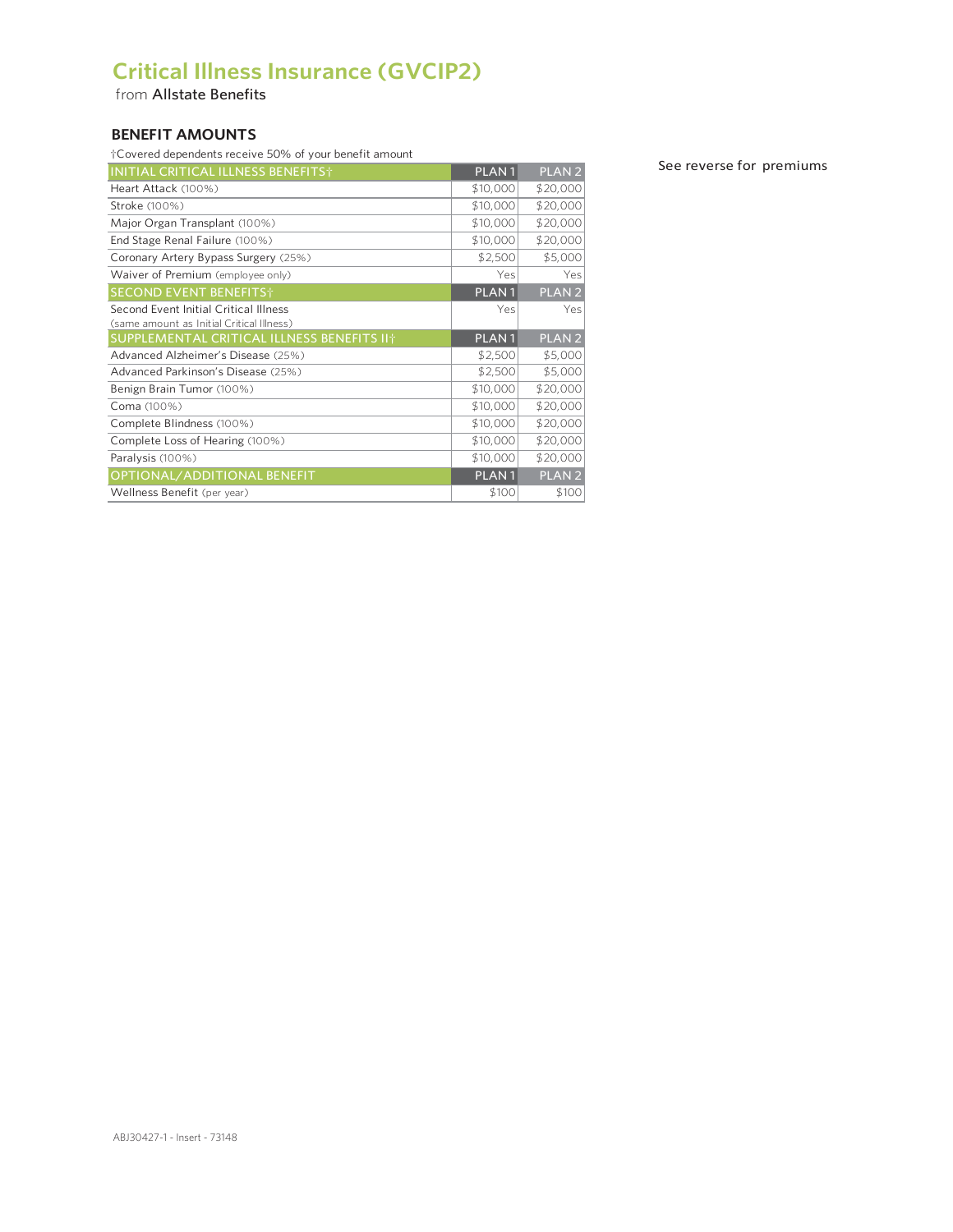#### **PLAN 1 - SEMI-MONTHLY PREMIUMS PLAN 2 - SEMI-MONTHLY PREMIUMS**

\$10,000 Basic Benefit Amount \$20,000 Basic Benefit Amount<br>EE, EE + CH EE + SP, F EE, EE + CH EE + EE,  $EE + CH$ 

| <b>AGE</b> | Non-Tobacco |         | <b>AGE</b> | Non-Tobacco |          |
|------------|-------------|---------|------------|-------------|----------|
| $18 - 35$  | \$4.56      | \$7.97  | $18 - 35$  | \$5.86      | \$9.92   |
| $36 - 50$  | \$7.71      | \$12.70 | $36 - 50$  | \$12.16     | \$19.37  |
| $51 - 60$  | \$13.46     | \$21.32 | $51 - 60$  | \$23.67     | \$36.63  |
| $61 - 63$  | \$20.66     | \$32.12 | 61-63      | \$38.07     | \$58.23  |
| $64+$      | \$31.36     | \$48.17 | $64+$      | \$59.46     | \$90.32  |
|            | Tobacco     |         |            | Tobacco     |          |
| $18 - 35$  | \$5.51      | \$9.40  | $18 - 35$  | \$7.75      | \$12.76  |
| $36 - 50$  | \$10.76     | \$17.27 | $36 - 50$  | \$18.26     | \$28.52  |
| $51 - 60$  | \$20.21     | \$31.45 | $51 - 60$  | \$37.17     | \$56.88  |
| $61 - 63$  | \$29.86     | \$45.92 | 61-63      | \$56.47     | \$85.83  |
| $64+$      | \$46.26     | \$70.52 | $64+$      | \$89.26     | \$135.02 |

|    | EE, EE + CH | $EE + SP, F$ |  |
|----|-------------|--------------|--|
| ìЕ | Non-Tobacco |              |  |
| 5  | \$5.86      | \$9.92       |  |
| 0  | \$12.16     | \$19.37      |  |
| С  | \$23.67     | \$36.63      |  |
| 3  | \$38.07     | \$58.23      |  |
|    | \$59.46     | \$90.32      |  |
|    | Tobacco     |              |  |
| 5  | \$7.75      | \$12.76      |  |
| Ω  | \$18.26     | \$28.52      |  |
| С  | \$37.17     | \$56.88      |  |
| 3  | \$56.47     | \$85.83      |  |
|    | \$89.26     | \$135.02     |  |

EE=Employee; EE + SP = Employee + Spouse;  $EE + CH = Employee + Child(ren); F = Family$ 

**Allstate BENEFITS**  For use in enrollments sitused in: SC. This rate insert is part of the approved brochure; or form ABJ30427-1; and is not to be used on its own.

This material is valid as long as information remains current, but in no event later than July 22, 2022. Allstate Benefits is the marketing name used by American Heritage Life Insurance Company (Home Office, Jacksonville, FL), a subsidiary of The Allstate Corporation. ©2019 Allstate Insurance Company. www.allstate.com or allstatebenefits.com.

ABJ30427-1 - Insert - 73148